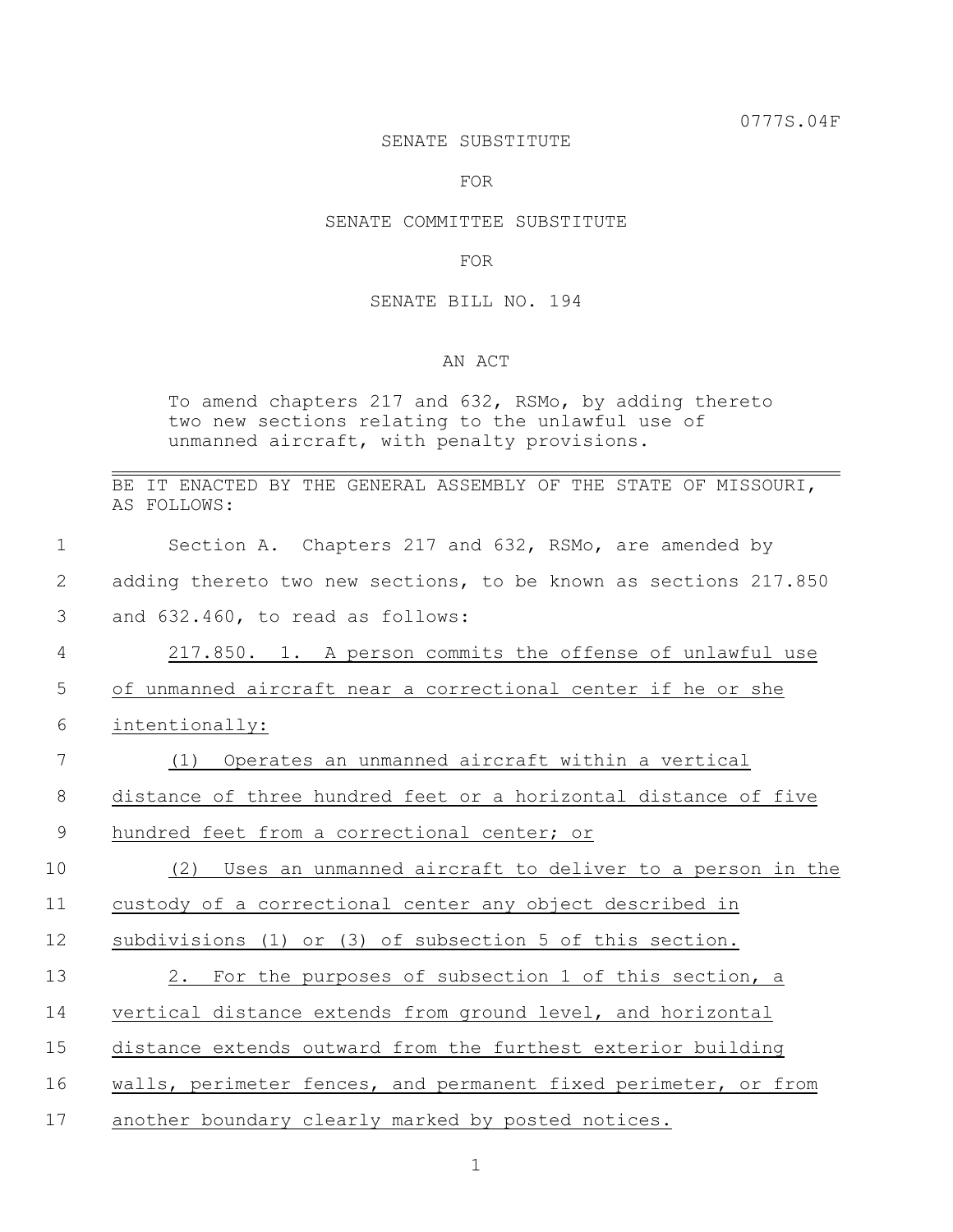| $\mathbf 1$    | 3. For purposes of this section, the term "correctional          |
|----------------|------------------------------------------------------------------|
| 2              | center" shall include:                                           |
| 3              | Any correctional center as defined in section 217.010;<br>(1)    |
| $\overline{4}$ | (2)<br>Any private jail as defined in section 221.095;           |
| 5              | (3)<br>Any county or municipal jail.                             |
| 6              | The provisions of this section shall not prohibit the<br>4.      |
| 7              | operation of an unmanned aircraft by:                            |
| $8\,$          | An employee of the correctional center at the direction<br>(1)   |
| 9              | of the chief administrative officer of the facility;             |
| 10             | (2)<br>A person who has written consent from the chief           |
| 11             | administrative officer of the facility;                          |
| 12             | (3)<br>An employee of a law enforcement agency, fire             |
| 13             | department, or emergency medical service in the exercise of      |
| 14             | official duties;                                                 |
| 15             | A government official or employee in the exercise of<br>(4)      |
| 16             | official duties;                                                 |
| 17             | A public utility or a rural electric cooperative if:<br>(5)      |
| 18             | The unmanned aircraft is used for the purpose of<br>(a)          |
| 19             | inspecting, repairing, or maintaining utility transmission,      |
| 20             | distribution lines, other utility equipment, or infrastructure;  |
| 21             | The utility notifies the correctional center at least<br>(b)     |
| 22             | twenty-four hours before flying the unmanned aircraft, except    |
| 23             | during an emergency; and                                         |
| 24             | The person operating the unmanned aircraft does not<br>(C)       |
| 25             | physically enter the prohibited space without an escort provided |
| 26             | by the correctional center;                                      |
| 27             | An employee of a railroad in the exercise of official<br>(6)     |
| 28             | duties on any land owned or operated by a railroad corporation   |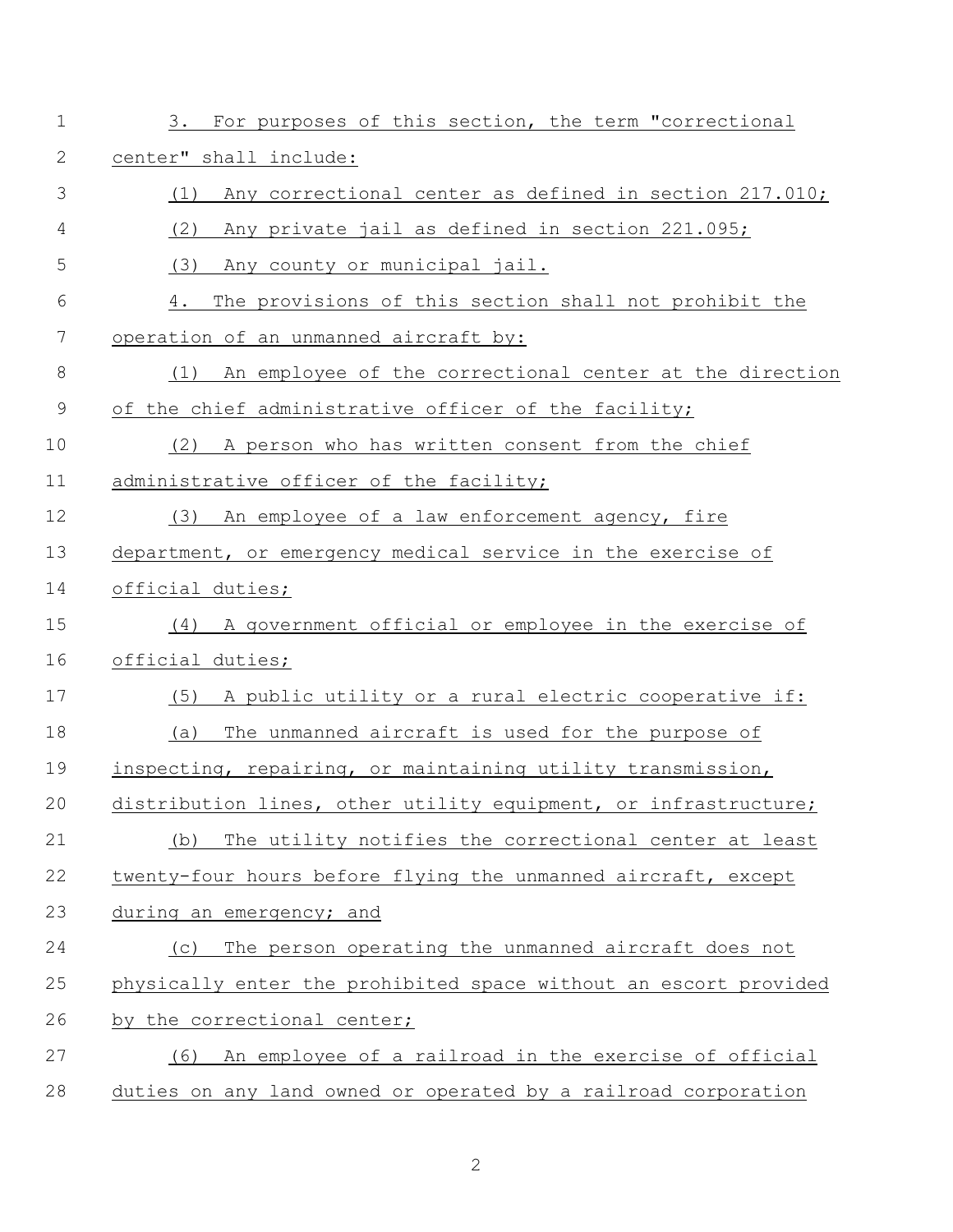| $\mathbf 1$  | regulated by the Federal Railroad Administration.                 |
|--------------|-------------------------------------------------------------------|
| $\mathbf{2}$ | 5. Each correctional center shall post a sign warning of          |
| 3            | the provisions of this section. The sign shall be at least        |
| 4            | eleven inches by fourteen inches and posted in a conspicuous      |
| 5            | place.                                                            |
| 6            | 6. The offense of unlawful use of unmanned aircraft near a        |
| 7            | correctional center is a class A misdemeanor unless the person    |
| 8            | uses an unmanned aircraft for the purpose of:                     |
| $\mathsf 9$  | (1) Delivering a gun, knife, weapon, or other article that        |
| 10           | may be used in such manner to endanger the life of an offender or |
| 11           | correctional center employee, in which case it is a class B       |
| 12           | felony;                                                           |
| 13           | Facilitating an escape from confinement under section<br>(2)      |
| 14           | 575.210, in which case it is a class C felony; or                 |
| 15           | Delivering a controlled substance, as that term is<br>(3)         |
| 16           | defined by chapter 195, in which case it is a class D felony.     |
| 17           | 632.460. 1. A person commits the offense of unlawful use          |
| 18           | of an unmanned aircraft near a mental health hospital if he or    |
| 19           | she intentionally:                                                |
| 20           | (1) Operates an unmanned aircraft within a vertical               |
| 21           | distance of three hundred feet, extending from the ground level,  |
| 22           | of a mental health hospital, or a horizontal distance to the      |
| 23           | mental health hospital's property line; or                        |
| 24           | (2) Allows an unmanned aircraft to make contact with a            |
| 25           | mental health hospital, including any person or object on the     |
| 26           | premises of or within the mental health hospital.                 |
| 27           | 2. For the purposes of this section, "mental health               |
| 28           | hospital" shall mean a facility operated by the department of     |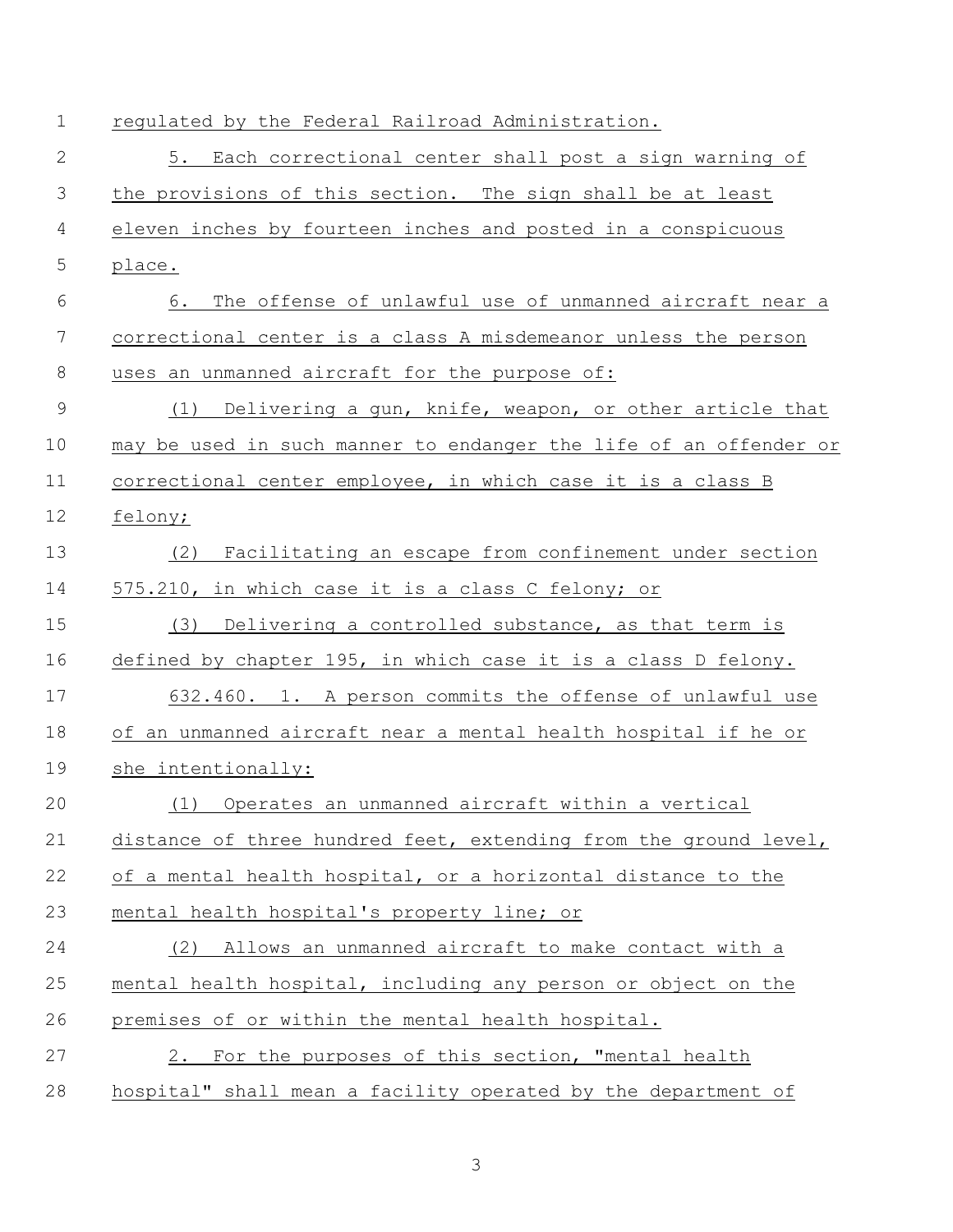| $\mathbf 1$ | mental health to provide inpatient evaluation, treatment, or care |
|-------------|-------------------------------------------------------------------|
| 2           | to persons suffering from a mental disorder, as defined under     |
| 3           | section 630.005, mental illness, as defined under section         |
| 4           | 630.005, or mental abnormality, as defined under section 632.480. |
| 5           | The provisions of this section shall not prohibit the<br>3.       |
| 6           | operation of an unmanned aircraft by:                             |
| 7           | An employee of the mental health hospital at the<br>(1)           |
| $8\,$       | direction of the chief operating officer of the mental health     |
| $\mathsf 9$ | hospital;                                                         |
| 10          | A person who has written consent from the chief<br>(2)            |
| 11          | operating officer of the mental health hospital;                  |
| 12          | An employee of a law enforcement agency, fire<br>(3)              |
| 13          | department, or emergency medical service in the exercise of       |
| 14          | official duties;                                                  |
| 15          | (4) A government official or employee in the exercise of          |
| 16          | official duties; or                                               |
| 17          | (5) A public utility if:                                          |
| 18          | The unmanned aircraft is used for the purpose of<br>(a)           |
| 19          | inspecting, repairing, or maintaining utility transmission or     |
| 20          | distribution lines, other utility equipment, or infrastructure;   |
| 21          | The utility notifies the mental health hospital at<br>(b)         |
| 22          | least twenty-four hours before flying the unmanned aircraft,      |
| 23          | except during an emergency; and                                   |
| 24          | The person operating the unmanned aircraft does not<br>(C)        |
| 25          | physically enter the prohibited space without an escort provided  |
| 26          | by the mental health hospital.                                    |
| 27          | The offense of unlawful use of an unmanned aircraft near<br>4.    |
| 28          | a mental health hospital is a class A misdemeanor unless the      |